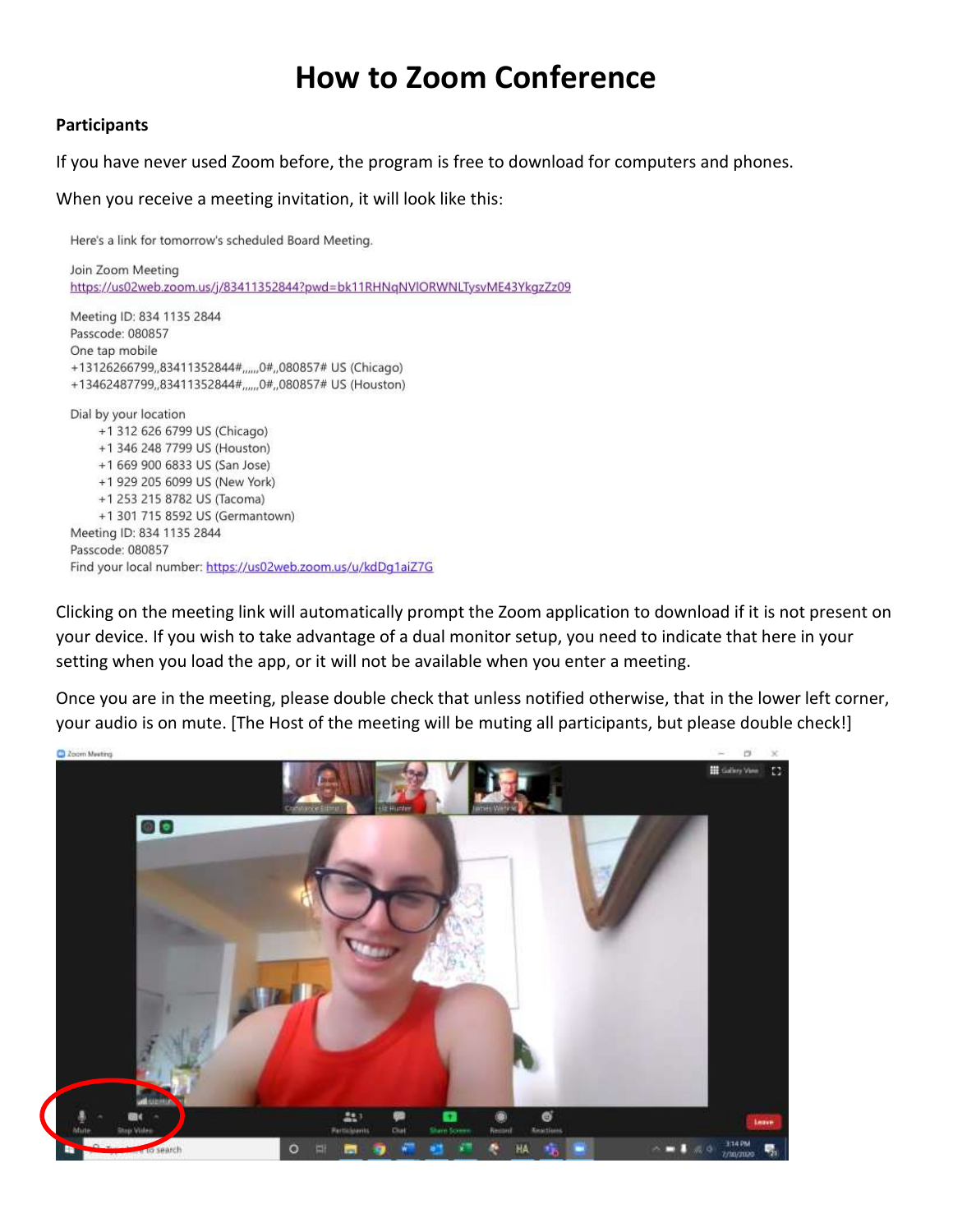

When the meeting begins, please set your view to Speaker View:

In this mode you are also able to open the chat and participants window, located in the bottom tool bar.

 Most comments can be limited to the chat, which Carleen will monitor and speak to, but if you have a comment or suggestion you would normally interject with, please use the "raise your hand" function.